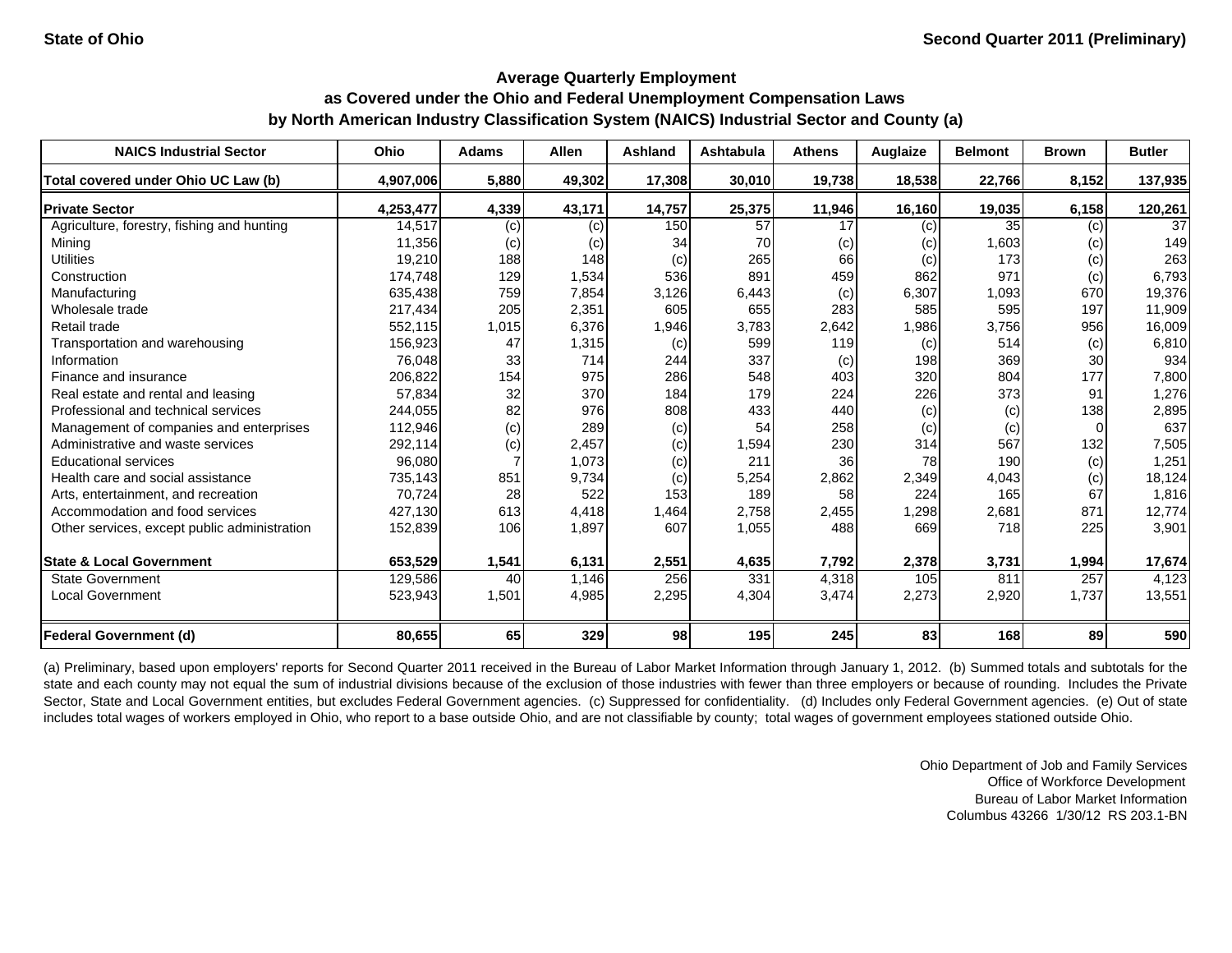| <b>NAICS Industrial Sector</b>               | Carroll | Champaign | <b>Clark</b> | <b>Clermont</b> | <b>Clinton</b> | Columbianal | <b>Coshocton</b> | Crawford | Cuyahoga | <b>Darke</b> |
|----------------------------------------------|---------|-----------|--------------|-----------------|----------------|-------------|------------------|----------|----------|--------------|
| Total covered under Ohio UC Law (b)          | 5,594   | 9,193     | 48,178       | 52,090          | 15,635         | 29,068      | 10,413           | 13,161   | 671,198  | 17,107       |
| <b>Private Sector</b>                        | 4,573   | 7,291     | 41,584       | 44,509          | 13,388         | 24,644      | 8,852            | 11,232   | 592,340  | 14,840       |
| Agriculture, forestry, fishing and hunting   | (c)     | (c)       | 469          | 40              | 35             | 115         | 54               | (c)      | 275      | (c)          |
| Mining                                       | (c)     | (c)       | 43           |                 |                | 196         | 151              | (c)      | 283      | (c)          |
| <b>Utilities</b>                             | 42      | (c)       | (c)          | 496             | (c)            | 128         | 398              | 29       | 1,395    | 45           |
| Construction                                 | 186     | 198       | 1,068        | 2,348           | 226            | 958         | 187              | 383      | 18.657   | 839          |
| Manufacturing                                | 1,189   | 2,360     | 6,535        | 5,018           | 3,072          | 5,283       | 2,543            | 3,558    | 68.338   | 3,640        |
| Wholesale trade                              | 121     | 339       | (c)          | 2,061           | (c)            | 975         | 162              | 498      | 32,596   | 728          |
| Retail trade                                 | 842     | 1,063     | 5,570        | 8,923           | 1,565          | 4,021       | 1,199            | 1,267    | 61,206   | 1,952        |
| Transportation and warehousing               | 194     | (c)       | 2,793        | 1,896           | 2,238          | 921         | 278              | 193      | 19,040   | 950          |
| Information                                  | 33      | 93        | 276          | 1,133           | 314            | 129         | 57               | 43       | 12,804   | 123          |
| Finance and insurance                        | 76      | 203       | 2,607        | 2,774           | 495            | 583         | 234              | 569      | 39,296   | 557          |
| Real estate and rental and leasing           | 51      | 87        | 456          | 814             | 178            | 284         | 68               | 88       | 12,257   | 96           |
| Professional and technical services          | 84      | 210       | 976          | 2,113           | 160            | 447         | (c)              | 359      | 41,877   | (c)          |
| Management of companies and enterprises      |         | (c)       | 874          | 329             | 154            | 146         | (c)              | (c)      | 18,736   | (c)          |
| Administrative and waste services            | 100     | (c)       | 2,226        | 2,169           | 441            | 1,252       | 454              | (c)      | 42,484   | 440          |
| <b>Educational services</b>                  | (c)     | (c)       | 826          | 518             | 352            | 385         | 32               | (c)      | 20.674   | 47           |
| Health care and social assistance            | (c)     | (c)       | 8,082        | 5,363           | 1,970          | 5,181       | 1,738            | (c)      | 121,495  | 2,439        |
| Arts, entertainment, and recreation          | 111     | 137       | 380          | 871             | 64             | 295         | 153              | 55       | 9,526    | 279          |
| Accommodation and food services              | 513     | 766       | 4,648        | 6,002           | 1,198          | 2,338       | 681              | 1,138    | 51,058   | 1,060        |
| Other services, except public administration | 249     | 336       | 1,858        | 1,639           | 313            | 1,007       | 263              | 421      | 20,342   | 579          |
| <b>State &amp; Local Government</b>          | 1,021   | 1,902     | 6,594        | 7,581           | 2,247          | 4,424       | 1,561            | 1,929    | 78,858   | 2,267        |
| <b>State Government</b>                      | 28      | 50        | 176          | 718             | 183            | 363         | 46               | 144      | 4,419    | 39           |
| <b>Local Government</b>                      | 993     | 1,852     | 6,418        | 6,863           | 2,064          | 4,061       | 1,515            | 1,785    | 74,439   | 2,228        |
| <b>Federal Government (d)</b>                | 47      | 75        | 591          | 292             | 139            | 584         | 83               | 85       | 16,857   | 104          |

(a) Preliminary, based upon employers' reports for Second Quarter 2011 received in the Bureau of Labor Market Information through January 1, 2012. (b) Summed totals and subtotals for the state and each county may not equal the sum of industrial divisions because of the exclusion of those industries with fewer than three employers or because of rounding. Includes the Private Sector, State and Local Government entities, but excludes Federal Government agencies. (c) Suppressed for confidentiality. (d) Includes only Federal Government agencies. (e) Out of state includes total wages of workers employed in Ohio, who report to a base outside Ohio, and are not classifiable by county; total wages of government employees stationed outside Ohio.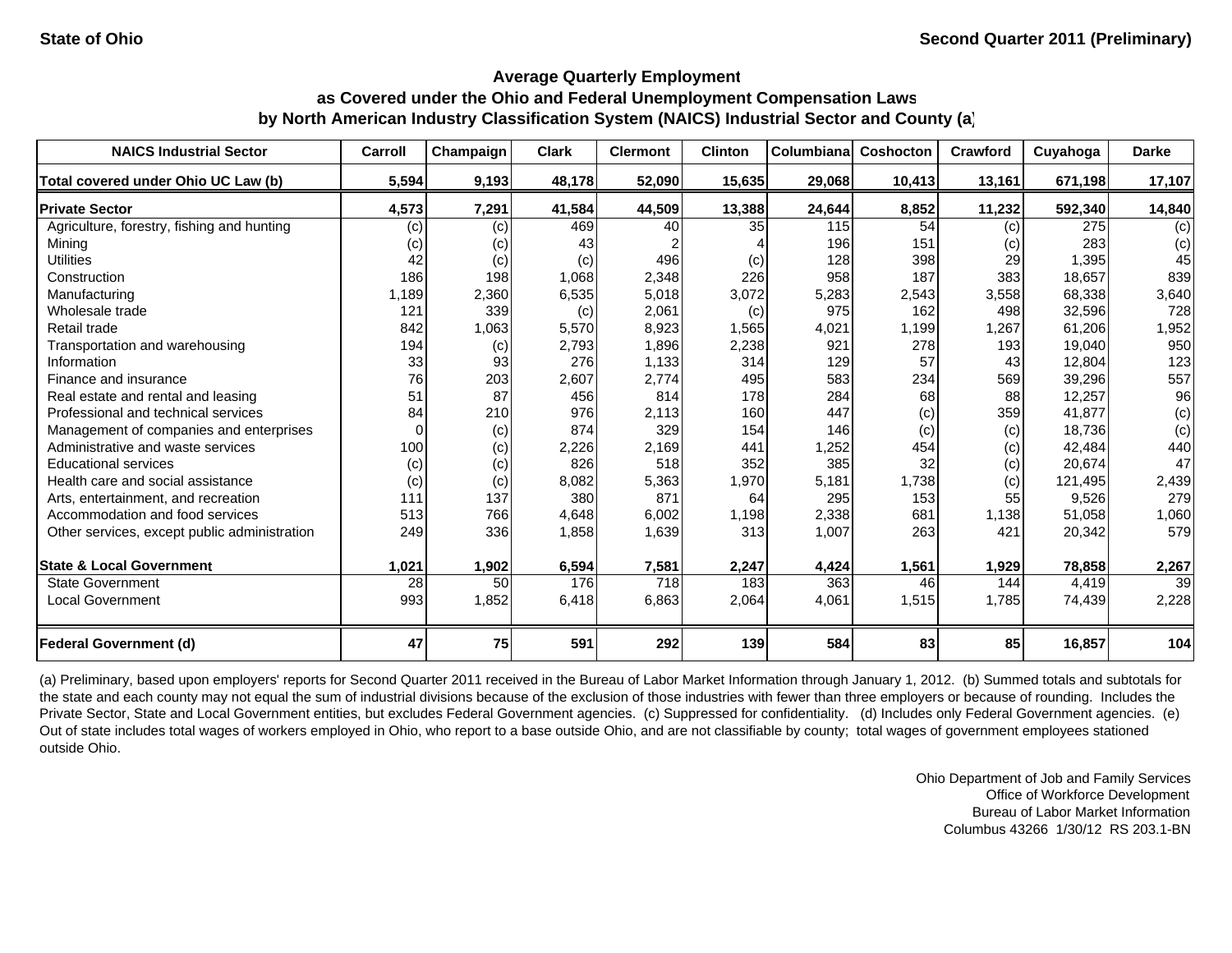| <b>NAICS Industrial Sector</b>               | <b>Defiance</b> | <b>Delaware</b>  | <b>Erie</b> | <b>Fairfield</b> | <b>Fayette</b> | <b>Franklin</b> | <b>Fulton</b> | Gallia | Geauga | Greene |
|----------------------------------------------|-----------------|------------------|-------------|------------------|----------------|-----------------|---------------|--------|--------|--------|
| Total covered under Ohio UC Law (b)          | 15,072          | 75,514           | 37,754      | 39,281           | 10,630         | 642,592         | 17,192        | 11,000 | 31,974 | 54,210 |
| <b>Private Sector</b>                        | 13,116          | 67,892           | 32,740      | 32,871           | 8,997          | 542,438         | 14,522        | 9,111  | 27,836 | 44,782 |
| Agriculture, forestry, fishing and hunting   | 42              | (c)              | (c)         | 36               | 64             | 378             | (c)           | (c)    | (c)    | (c)    |
| Mining                                       |                 | (c)              | (c)         | 38               |                | 452             | (c)           | (c)    | (c)    | (c)    |
| <b>Utilities</b>                             | 12              | 136              | (c)         | 157              | (c)            | 2,262           | (c)           | 794    | (c)    | (c)    |
| Construction                                 | 366             | 2,300            | 1,102       | 1,594            | 236            | 19,025          | 608           | 298    | 1,766  | 1,385  |
| Manufacturing                                | 3,592           | 5,342            | 5,713       | 4,300            | 1,494          | 34,503          | 5,730         | 527    | 6,773  | 3,119  |
| Wholesale trade                              | 396             | 2,447            | 986         | 796              | (c)            | 26,632          | 786           | 152    | 1,625  | 1,019  |
| Retail trade                                 | 2,320           | 10,535           | 4,596       | 6,140            | 2,451          | 65,950          | 1,501         | 1,398  | 4,179  | 9,420  |
| Transportation and warehousing               | 493             | 2,632            | (c)         | 628              | 1,040          | 32,615          | (c)           | 271    | (c)    | (c)    |
| Information                                  | 217             | 1,037            | 365         | 294              | 43             | 14,204          | 106           | 90     | 163    | 964    |
| Finance and insurance                        | 609             | 4,963            | 626         | 782              | 386            | 43,903          | 321           | 356    | 683    | 1,205  |
| Real estate and rental and leasing           | 82              | 604              | 314         | 423              | 52             | 10,297          | 86            | 59     | 199    | 450    |
| Professional and technical services          | 186             | 13,592           | 516         | 973              | (c)            | 42,662          | (c)           | (c)    | 964    | 7,566  |
| Management of companies and enterprises      | 89              | 507              | 118         | 205              | (c)            | 18,482          | (c)           | (c)    | 118    | 261    |
| Administrative and waste services            | 366             | 3,089            | 1,208       | 3,209            | 238            | 46,701          | 506           | 303    | 1,836  | 2,390  |
| <b>Educational services</b>                  | 230             | 1,008            | 303         | 330              | (c)            | 13,828          | (c)           | (c)    | 570    | 1,541  |
| Health care and social assistance            | 2,106           | 5,594            | 4,989       | 6,467            | (c)            | 86,403          | (c)           | (c)    | 3,900  | 5,409  |
| Arts, entertainment, and recreation          | 86              | 2,990            | 3,568       | 328              | 133            | 8,259           | 419           | 35     | 573    | 725    |
| Accommodation and food services              | 1,347           | 8,846            | 6,137       | 4,743            | 1,086          | 56,052          | 1,176         | 968    | 2,356  | 6,945  |
| Other services, except public administration | 580             | 1,940            | 883         | 1,428            | 194            | 19,828          | 313           | 324    | 1,287  | 1,330  |
| <b>State &amp; Local Government</b>          | 1,956           | 7,622            | 5,014       | 6,410            | 1,633          | 100,154         | 2,670         | 1,889  | 4,138  | 9,428  |
| <b>State Government</b>                      | 75              | $\overline{742}$ | 1,136       | 875              | 42             | 49,361          | 139           | 478    | 254    | (c)    |
| <b>Local Government</b>                      | 1,881           | 6,880            | 3,878       | 5,535            | 1,591          | 50,793          | 2,531         | 1,411  | 3,884  | (c)    |
| <b>Federal Government (d)</b>                | 99              | 234              | 304         | 248              | 49             | 13,562          | 93            | 86     | 149    | 14,290 |

(a) Preliminary, based upon employers' reports for Second Quarter 2011 received in the Bureau of Labor Market Information through January 1, 2012. (b) Summed totals and subtotals for the state and each county may not equal the sum of industrial divisions because of the exclusion of those industries with fewer than three employers or because of rounding. Includes the Private Sector, State and Local Government entities, but excludes Federal Government agencies. (c) Suppressed for confidentiality. (d) Includes only Federal Government agencies. (e) Out of state includes total wages of workers employed in Ohio, who report to a base outside Ohio, and are not classifiable by county; total wages of government employees stationed outside Ohio.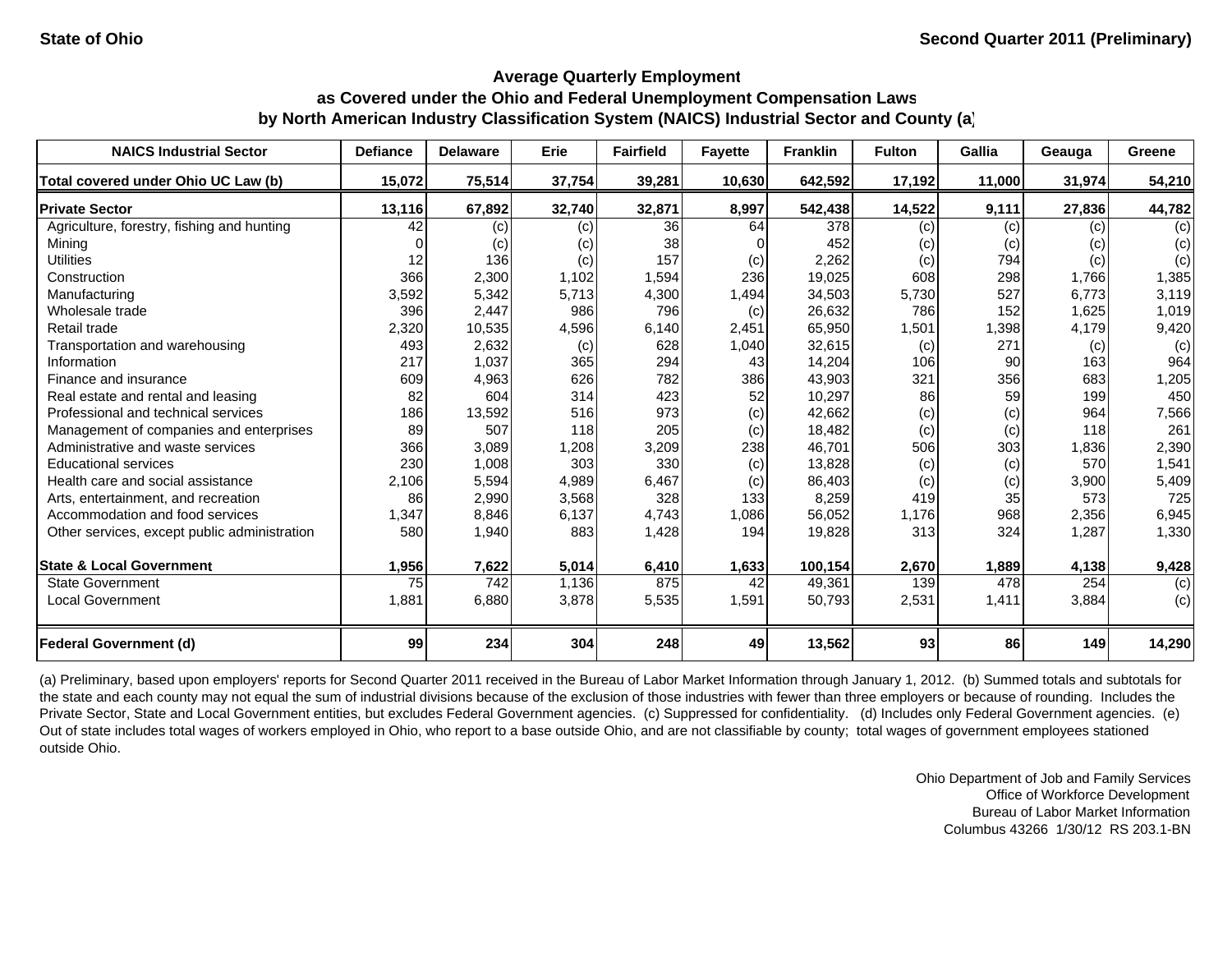| <b>NAICS Industrial Sector</b>               | <b>Guernsey</b> | <b>Hamilton</b> | <b>Hancock</b> | <b>Hardin</b> | <b>Harrison</b> | Henry     | <b>Highland</b> | <b>Hocking</b> | <b>Holmes</b> | Huron        |
|----------------------------------------------|-----------------|-----------------|----------------|---------------|-----------------|-----------|-----------------|----------------|---------------|--------------|
| Total covered under Ohio UC Law (b)          | 13,696          | 477,070         | 40,472         | 7,872         | 3,225           | 10,965    | 9,988           | 6.698          | 17,247        | 20,409       |
| <b>Private Sector</b>                        | 11,333          | 435,150         | 37,059         | 6,346         | 2,505           | 8,819     | 7,358           | 4,872          | 15,629        | 17,838       |
| Agriculture, forestry, fishing and hunting   | (c)             | 207             | 45             | 141           | 19              | (c)       | 27              | 26             | 165           | 361          |
| Minina                                       | (c)             | 101             | (c)            |               | 347             | (c)       | 40              | 153            | 98            | <sup>0</sup> |
| <b>Utilities</b>                             | 40              | 1,264           | 75             | 47            | (c)             | (c)       | 72              | 15             | (c)           | (c)          |
| Construction                                 | 478             | 18,164          | (c)            | 124           | 80              | 508       | 276             | 272            | 1,694         | 1,422        |
| Manufacturing                                | 2,675           | 47,684          | 9,806          | 1.721         | 500             | 2,877     | 1,574           | 902            | 6,108         | 5,779        |
| Wholesale trade                              | 245             | 22,642          | 1,206          | 254           | 130             | (c)       | 204             | 61             | 823           | (c)          |
| Retail trade                                 | 1,846           | 44.129          | 4,873          | 946           | 276             | 1,332     | 1,483           | 813            | 1,794         | 2,034        |
| Transportation and warehousing               | 278             | 10,483          | 2,024          | 173           | (c)             | 697       | 123             | 56             | (c)           | 980          |
| Information                                  | 97              | 7,893           | 399            | 62            | (c)             | 111       | 259             | 53             | 75            | 251          |
| Finance and insurance                        | 245             | 24,987          | 555            | 214           | 51              | 288       | 366             | 179            | 375           | 417          |
| Real estate and rental and leasing           | 98              | 6,221           | 349            | 56            | 75              | 69        | 78              | 84             | 42            | 105          |
| Professional and technical services          | (c)             | 36,681          | 1,360          | 113           | 35              | 100       | (c)             | 88             | (c)           | 361          |
| Management of companies and enterprises      | (c)             | 30,672          | 617            | $\Omega$      | (c)             | $\Omega$  | (c)             |                | (c)           | 52           |
| Administrative and waste services            | 414             | 31,101          | 2,226          | 70            | 22              | 80        | 264             | 195            | 1,092         | 312          |
| <b>Educational services</b>                  | 47              | 11,021          | 1,027          | (c)           | (c)             | 59        | 32              | (c)            | (c)           | 264          |
| Health care and social assistance            | 2,442           | 79,015          | 4,676          | (c)           | (c)             | 1,324     | 1,247           | (c)            | (c)           | 2,469        |
| Arts, entertainment, and recreation          | 61              | 8,838           | 290            | 79            | 38              | 17        | 40              | 54             | 98            | 190          |
| Accommodation and food services              | 1,480           | 38,579          | 3,684          | 808           | 200             | 559       | 838             | 988            | 1,225         | 1,578        |
| Other services, except public administration | 315             | 15,469          | 1,276          | 199           | 64              | 410       | 259             | 272            | 228           | 619          |
| <b>State &amp; Local Government</b>          | 2,363           | 41,920          | 3,413          | 1,526         | 720             | 2,146     | 2,630           | 1,826          | 1,618         | 2,571        |
| <b>State Government</b>                      | 557             | 8.145           | 196            | 30            | 48              | 45        | 104             | 348            | 36            | 70           |
| <b>Local Government</b>                      | 1,806           | 33,775          | 3,217          | 1,496         | 672             | 2,101     | 2,526           | 1,478          | 1,582         | 2,501        |
| <b>Federal Government (d)</b>                | 128             | 9,229           | 159            | <b>76</b>     | 59              | <b>78</b> | 108             | 45             | 68            | 138          |

(a) Preliminary, based upon employers' reports for Second Quarter 2011 received in the Bureau of Labor Market Information through January 1, 2012. (b) Summed totals and subtotals for the state and each county may not equal the sum of industrial divisions because of the exclusion of those industries with fewer than three employers or because of rounding. Includes the Private Sector, State and Local Government entities, but excludes Federal Government agencies. (c) Suppressed for confidentiality. (d) Includes only Federal Government agencies. (e) Out of state includes total wages of workers employed in Ohio, who report to a base outside Ohio, and are not classifiable by county; total wages of government employees stationed outside Ohio.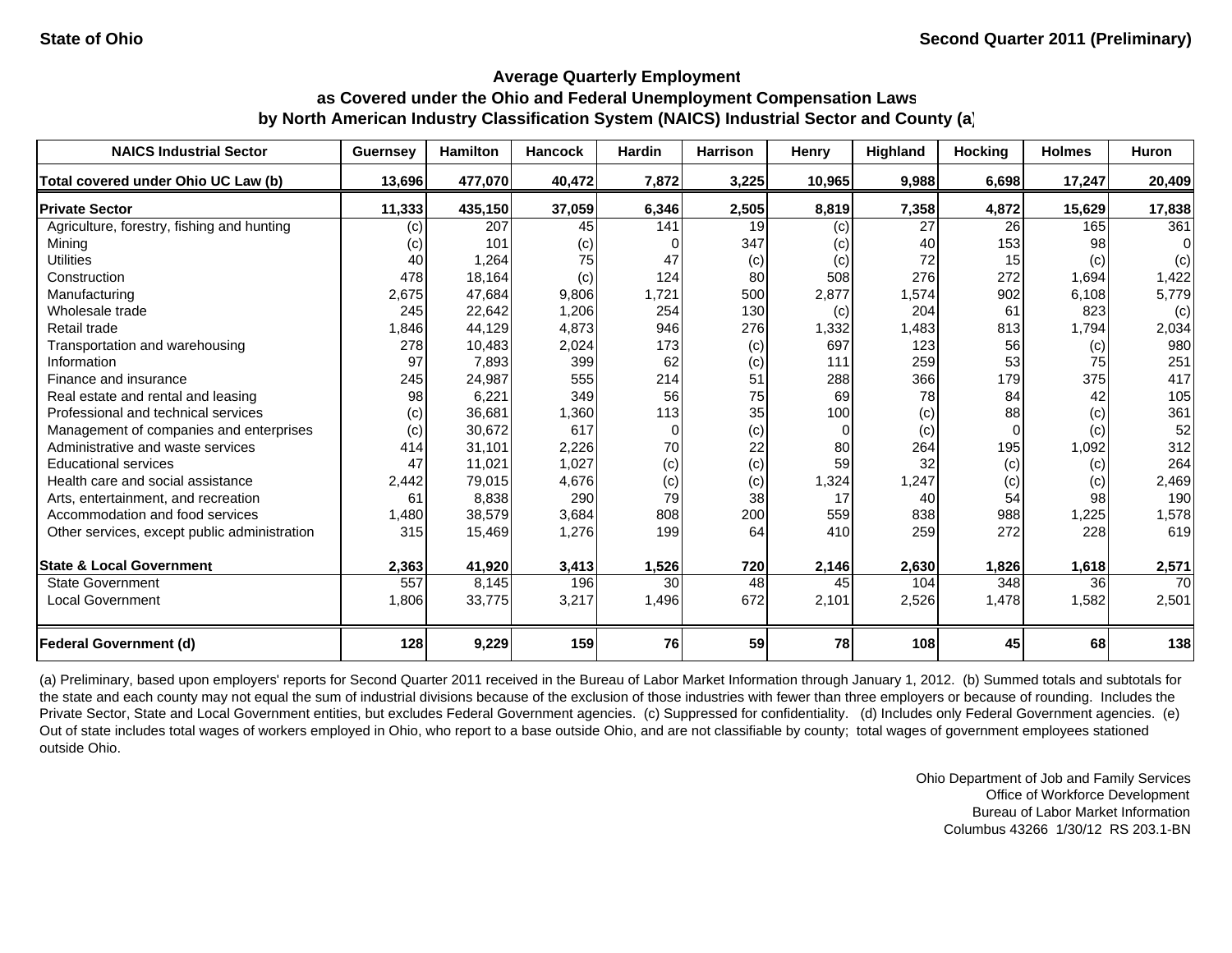| <b>NAICS Industrial Sector</b>               | <b>Jackson</b> | <b>Jefferson</b> | Knox   | Lake   | <b>Lawrence</b> | Lickina | Logan     | Lorain          | Lucas   | <b>Madison</b> |
|----------------------------------------------|----------------|------------------|--------|--------|-----------------|---------|-----------|-----------------|---------|----------------|
| Total covered under Ohio UC Law (b)          | 10,314         | 21,966           | 18,579 | 93,839 | 12,311          | 51,906  | 17,432    | 93,134          | 197,456 | 13,371         |
| <b>Private Sector</b>                        | 8,789          | 18,500           | 15,758 | 81,850 | 9,464           | 44,089  | 15,162    | 78,580          | 173,478 | 10,355         |
| Agriculture, forestry, fishing and hunting   | 70             | (c)              | 76     | 1,220  | (c)             | 419     | 106       | 1,117           | 383     | 149            |
| Minina                                       | 207            | (c)              | 96     | 253    | (c)             | 126     | <b>30</b> | 10 <sup>1</sup> | 108     |                |
| <b>Utilities</b>                             | (c)            | 914              | 47     | 1,318  | 95              | 195     | 34        | 346             | 499     | (c)            |
| Construction                                 | 372            | 1,011            | 577    | 3,428  | 791             | 2,346   | 480       | 3,599           | 7,416   | 367            |
| Manufacturing                                | 3,007          | 1,570            | 4,191  | 19,415 | (c)             | 5,941   | 4,927     | 15,953          | 19,370  | 2,480          |
| Wholesale trade                              | 146            | 604              | 420    | 3,731  | 204             | 1,596   | 388       | 2,986           | 6,399   | (c)            |
| Retail trade                                 | 1,365          | 3,073            | 2,159  | 12,511 | 2,013           | 8,193   | 1,733     | 12,696          | 24,103  | 1,765          |
| Transportation and warehousing               | (c)            | 1,162            | 208    | 1,050  | 606             | 1,529   | 1,221     | 1,584           | 7,023   | 1,333          |
| Information                                  | 77             | 581              | 245    | 885    | 67              | 411     | 94        | 794             | 2,606   | 52             |
| Finance and insurance                        | 275            | 397              | 391    | 1,969  | 292             | 2,531   | 291       | 1,975           | 5,565   | 155            |
| Real estate and rental and leasing           | 54             | 258              | 117    | 807    | 82              | 438     | 162       | 819             | 2,105   | 91             |
| Professional and technical services          | 110            | 356              | 284    | 2,879  | 172             | 1,819   | 642       | 2,188           | 9,003   | 527            |
| Management of companies and enterprises      | 47             | 31               | 114    | 1,038  | 66              | 1,062   | 88        | 1,668           | 4,066   | (c)            |
| Administrative and waste services            | 441            | 820              | 397    | 5,001  | 418             | 2,522   | 1,145     | 5,676           | 13,128  | (c)            |
| <b>Educational services</b>                  | 37             | (c)              | 1,193  | 1,749  | 62              | 1,178   | 39        | 2,509           | 4,101   | (c)            |
| Health care and social assistance            | ,259           | (c)              | 3,008  | 11,466 | 2,485           | 6,569   | 1,861     | 12,597          | 38,428  | (c)            |
| Arts, entertainment, and recreation          | 30             | 257              | 152    | 1,231  | 33              | 667     | 90l       | 1,131           | 3,393   | 36             |
| Accommodation and food services              | 876            | 1,667            | 1,545  | 8,820  | 1,095           | 5,075   | 1,252     | 7,976           | 19,030  | 921            |
| Other services, except public administration | 268            | 702              | 538    | 3,079  | 350             | 1,472   | 578       | 2,955           | 6,751   | 175            |
| <b>State &amp; Local Government</b>          | 1,525          | 3,466            | 2,821  | 11,989 | 2,847           | 7,817   | 2,270     | 14,554          | 23,978  | 3,016          |
| <b>State Government</b>                      | 169            | 74               | 406    | 89     | 328             | 893     | 86        | 1,141           | 7,163   | 1,177          |
| <b>Local Government</b>                      | 1,356          | 3,392            | 2,415  | 11,900 | 2,519           | 6,924   | 2,184     | 13,413          | 16,815  | 1,839          |
| <b>Federal Government (d)</b>                | 72             | 197              | 107    | 459    | 130             | 460     | 136       | 1,151           | 1,999   | 71             |

(a) Preliminary, based upon employers' reports for Second Quarter 2011 received in the Bureau of Labor Market Information through January 1, 2012. (b) Summed totals and subtotals for the state and each county may not equal the sum of industrial divisions because of the exclusion of those industries with fewer than three employers or because of rounding. Includes the Private Sector, State and Local Government entities, but excludes Federal Government agencies. (c) Suppressed for confidentiality. (d) Includes only Federal Government agencies. (e) Out of state includes total wages of workers employed in Ohio, who report to a base outside Ohio, and are not classifiable by county; total wages of government employees stationed outside Ohio.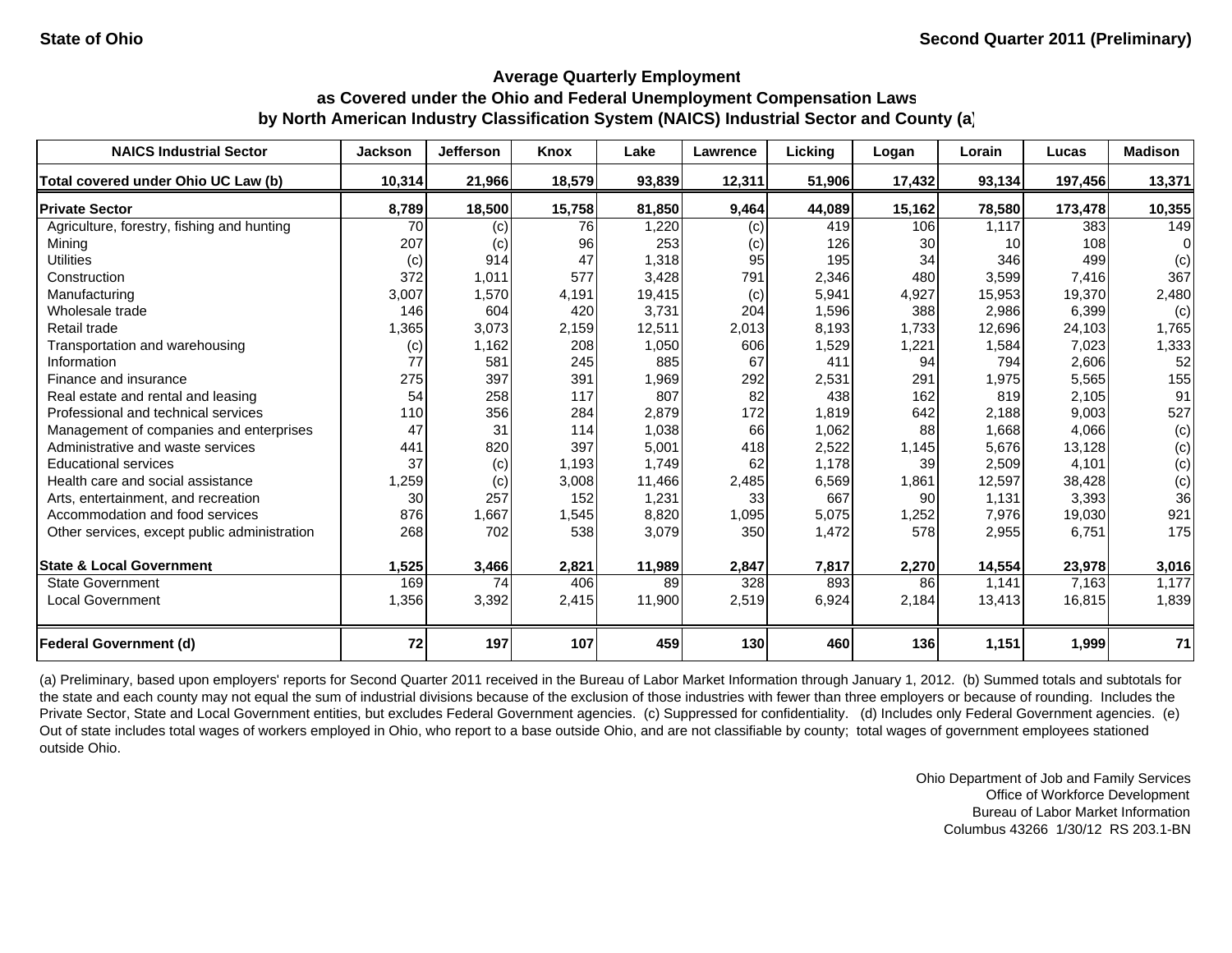| <b>NAICS Industrial Sector</b>               | <b>Mahoning</b> | <b>Marion</b> | <b>Medina</b> | Meigs | <b>Mercer</b>              | Miami  | <b>Monroe</b> | Montgomery | Morgan | <b>Morrow</b> |
|----------------------------------------------|-----------------|---------------|---------------|-------|----------------------------|--------|---------------|------------|--------|---------------|
| Total covered under Ohio UC Law (b)          | 95,598          | 24,374        | 57,055        | 3,549 | 17,431                     | 38,161 | 3,679         | 238,749    | 2,420  | 4,705         |
| <b>Private Sector</b>                        | 82,962          | 20,074        | 50,387        | 2,495 | 14,829                     | 33,228 | 2,862         | 210,150    | 1,781  | 3,120         |
| Agriculture, forestry, fishing and hunting   | 159             | (c)           | 165           | 79    | (c)                        | (c)    | (c)           | 230        | 17     | (c)           |
| Mining                                       | 235             | (c)           | 28            | 255   | (c)                        | (c)    | 131           | 27         | 16     | (c)           |
| <b>Utilities</b>                             | 370             | 105           | (c)           | (c)   | (c)                        | (c)    | 29            | 992        | (c)    | (c)           |
| Construction                                 | 4,025           | 566           | 2,963         | 206   | 833                        | 1.413  | 143           | 7,647      | 38     | 149           |
| Manufacturing                                | 8,484           | 6,034         | 8,693         | 119   | 5,156                      | 9,162  | (c)           | 25,193     | 490    | 686           |
| Wholesale trade                              | 4,495           | 693           | 2,546         | 43    | (c)                        | 1,863  | 79            | 8,383      | 98     | 124           |
| Retail trade                                 | 12,533          | 2,784         | 8,614         | 565   | 1,993                      | 4,734  | 359           | 23,519     | 269    | 615           |
| Transportation and warehousing               | 3,462           | 638           | (c)           | (c)   | 933                        | (c)    | 190           | 7,015      | (c)    | (c)           |
| Information                                  | 1,177           | 567           | 292           | (c)   | 175                        | 240    | 23            | 8,175      | 27     | 53            |
| Finance and insurance                        | 2,719           | 451           | 1,057         | 128   | 598                        | 749    | (c)           | 9,397      | (c)    | 79            |
| Real estate and rental and leasing           | 968             | 194           | 651           | 14    | 94                         | 315    | (c)           | 3,021      | (c)    | 23            |
| Professional and technical services          | 2,855           | 297           | 2,181         | (c)   | (c)                        | (c)    | 36            | 11,692     | (c)    | (c)           |
| Management of companies and enterprises      | 962             | 136           | 2,682         | (c)   | (c)                        | (c)    | $\Omega$      | 4,066      | (c)    | (c)           |
| Administrative and waste services            | 8,409           | 678           | 2,977         | 88    | 331                        | 1,903  | 21            | 15,292     | 61     | 86            |
| <b>Educational services</b>                  | 1,371           | 111           | 384           | (c)   | (c)                        | 145    | (c)           | 7,070      |        | (c)           |
| Health care and social assistance            | 17,284          | 4,000         | 6,682         | (c)   | $\left( \mathrm{c}\right)$ | 4,182  | (c)           | 46,203     | 371    | (c)           |
| Arts, entertainment, and recreation          | 866             | 187           | 951           | (c)   | 87                         | 284    | (c)           | 2,610      |        | 67            |
| Accommodation and food services              | 9,373           | 1,812         | 5,425         | (c)   | 1,203                      | 3,661  | (c)           | 22,013     | 171    | 371           |
| Other services, except public administration | 3,217           | 692           | 1,515         | (c)   | 577                        | 1,270  | 142           | 7,606      | 41     | 100           |
| <b>State &amp; Local Government</b>          | 12,636          | 4,300         | 6,668         | 1,054 | 2,602                      | 4,933  | 817           | 28,599     | 639    | 1,585         |
| <b>State Government</b>                      | 3,247           | 1,131         | 110           | 37    | 167                        | 142    | 33            | 1.458      | 51     | 68            |
| <b>Local Government</b>                      | 9,389           | 3,169         | 6,558         | 1,017 | 2,435                      | 4,791  | 784           | 27,141     | 588    | 1,517         |
| <b>Federal Government (d)</b>                | 1,319           | 123           | 316           | 72    | 100                        | 196    | 45            | 4,446      | 36     | 52            |

(a) Preliminary, based upon employers' reports for Second Quarter 2011 received in the Bureau of Labor Market Information through January 1, 2012. (b) Summed totals and subtotals for the state and each county may not equal the sum of industrial divisions because of the exclusion of those industries with fewer than three employers or because of rounding. Includes the Private Sector, State and Local Government entities, but excludes Federal Government agencies. (c) Suppressed for confidentiality. (d) Includes only Federal Government agencies. (e) Out of state includes total wages of workers employed in Ohio, who report to a base outside Ohio, and are not classifiable by county; total wages of government employees stationed outside Ohio.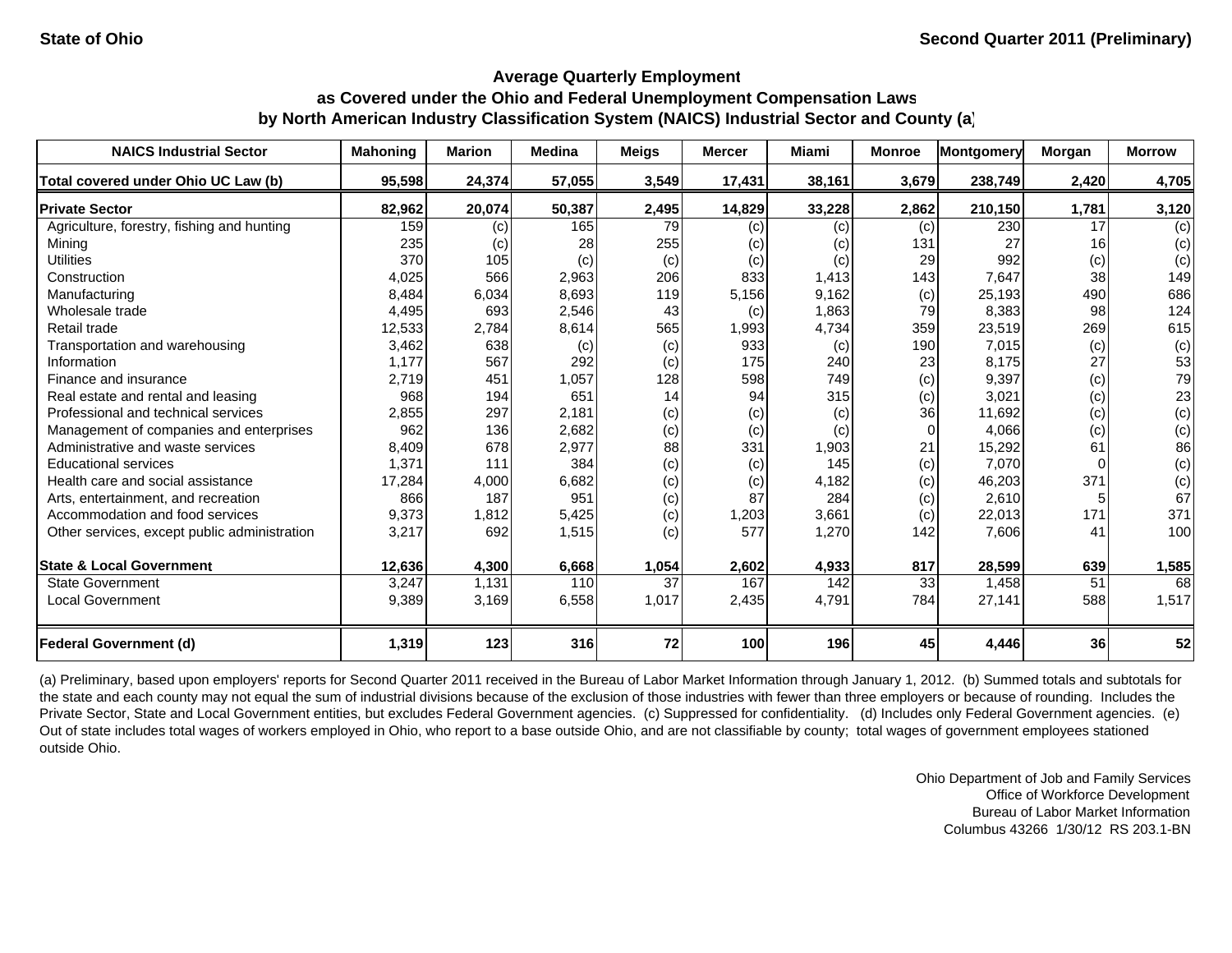| <b>NAICS Industrial Sector</b>               | <b>Muskingum</b> | <b>Noble</b> | <b>Ottawa</b> | <b>Paulding</b> | <b>Perry</b> | <b>Pickaway</b> | <b>Pike</b> | Portage | <b>Preble</b> | <b>Putnam</b> |
|----------------------------------------------|------------------|--------------|---------------|-----------------|--------------|-----------------|-------------|---------|---------------|---------------|
| Total covered under Ohio UC Law (b)          | 32,294           | 2,949        | 13,763        | 4,770           | 5,833        | 13,769          | 8,701       | 51,069  | 9,890         | 11,258        |
| <b>Private Sector</b>                        | 27,488           | 1,964        | 11,598        | 3,683           | 3,910        | 9,633           | 7,298       | 38,986  | 7,985         | 9,493         |
| Agriculture, forestry, fishing and hunting   | 23               | (c)          | (c)           | 384             | 21           | (c)             | (c)         | 179     | 73            | (c)           |
| Mining                                       | 326              | (c)          | (c)           | 17              | 204          | (c)             | (c)         | 205     | 40            | (c)           |
| <b>Utilities</b>                             | 199              | 13           | (c)           | (c)             | 31           | 35              | (c)         | (c)     | (c)           | (c)           |
| Construction                                 | 1,297            | 114          | 400           | 241             | 337          | 831             | 482         | 1,731   | 281           | 884           |
| Manufacturing                                | 3,058            | 201          | 2,253         | 1,262           | 702          | 2,330           | 2,049       | 9,763   | 2,573         | 2,595         |
| Wholesale trade                              | 870              | 107          | (c)           | 189             | 83           | 358             | (c)         | 2,459   | 295           | (c)           |
| Retail trade                                 | 4,858            | 274          | 1,636         | 404             | 641          | 1,431           | 976         | 6,441   | 1,376         | 1,161         |
| Transportation and warehousing               | 1,273            | 74           | 356           | (c)             | 81           | 250             | 123         | (c)     | (c)           | 371           |
| Information                                  | 502              | 18           | 93            | 26              | 30           | 52              | 33          | 280     | 31            | 52            |
| Finance and insurance                        | 767              | 84           | 322           | 93              | 161          | 290             | 195         | 735     | 232           | 327           |
| Real estate and rental and leasing           | 240              |              | 141           | 20              | 26           | 89              | 43          | 609     | 72            | 32            |
| Professional and technical services          | 548              | 41           | (c)           | 42              | 98           | 213             | 149         | 1,372   | (c)           | 642           |
| Management of companies and enterprises      | 95               | (c)          | (c)           | $\Omega$        | (c)          | 65              |             | 863     | (c)           | 0             |
| Administrative and waste services            | ,222             | (c)          | 247           | 63              | (c)          | 473             | 611         | 1,373   | 190           | 438           |
| <b>Educational services</b>                  | 633              | $\Omega$     | 57            | (c)             | (c)          |                 | (c)         | 667     | (c)           | 133           |
| Health care and social assistance            | 6,706            | 498          | 1,617         | (c)             | (c)          | 1,687           | (c)         | 3,936   | (c)           | 1,022         |
| Arts, entertainment, and recreation          | 420              | (c)          | 697           | (c)             | 50           | 156             | 14          | 893     | 51            | 92            |
| Accommodation and food services              | 3,141            | (c)          | 1,964         | (c)             | 410          | 966             | 770         | 4,815   | 884           | 803           |
| Other services, except public administration | 1,310            | 63           | 397           | 80              | 161          | 269             | 147         | 1,592   | 318           | 449           |
| <b>State &amp; Local Government</b>          | 4,806            | 985          | 2,165         | 1,087           | 1,923        | 4,136           | 1,403       | 12,083  | 1,905         | 1,765         |
| <b>State Government</b>                      | 404              | 487          | 221           | 30              | 38           | 1,516           | 98          | 4,297   | 94            | 51            |
| <b>Local Government</b>                      | 4,402            | 498          | 1,944         | 1,057           | 1,885        | 2,620           | 1,305       | 7,786   | 1,811         | 1,714         |
| <b>Federal Government (d)</b>                | 248              | 25           | 181           | 51              | 62           | 86              | 77          | 300     | 82            | 77            |

(a) Preliminary, based upon employers' reports for Second Quarter 2011 received in the Bureau of Labor Market Information through January 1, 2012. (b) Summed totals and subtotals for the state and each county may not equal the sum of industrial divisions because of the exclusion of those industries with fewer than three employers or because of rounding. Includes the Private Sector, State and Local Government entities, but excludes Federal Government agencies. (c) Suppressed for confidentiality. (d) Includes only Federal Government agencies. (e) Out of state includes total wages of workers employed in Ohio, who report to a base outside Ohio, and are not classifiable by county; total wages of government employees stationed outside Ohio.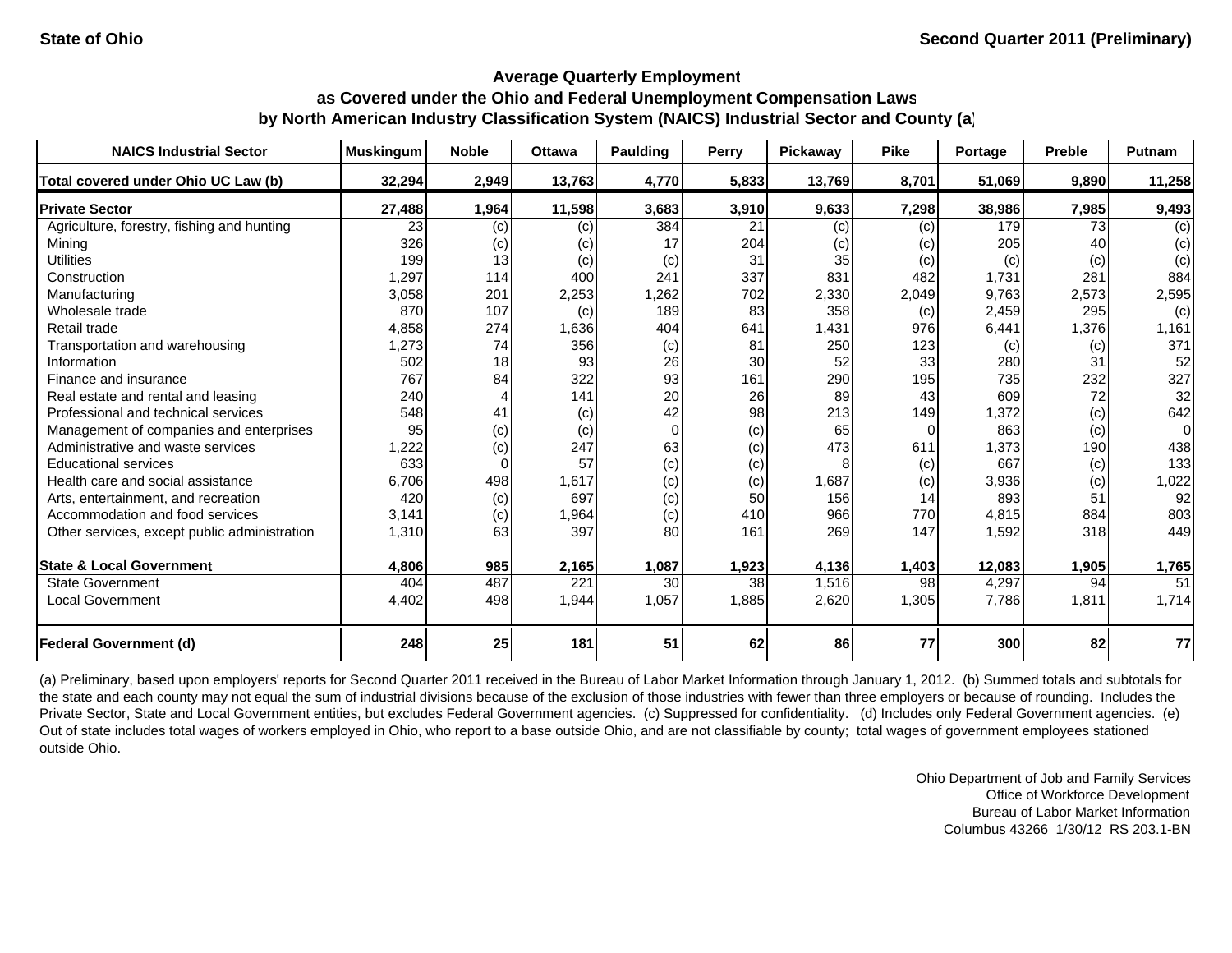| <b>NAICS Industrial Sector</b>               | <b>Richland</b> | <b>Ross</b> | <b>Sandusky</b> | <b>Scioto</b> | <b>Seneca</b> | <b>Shelby</b> | <b>Stark</b> | <b>Summit</b> | <b>Trumbull</b> | <b>Tuscarawas</b> |
|----------------------------------------------|-----------------|-------------|-----------------|---------------|---------------|---------------|--------------|---------------|-----------------|-------------------|
| Total covered under Ohio UC Law (b)          | 50,769          | 24,703      | 25,791          | 23,033        | 18,824        | 25,103        | 150,430      | 252,018       | 70.612          | 33,908            |
| <b>Private Sector</b>                        | 43,394          | 19,817      | 22,540          | 17,879        | 15,950        | 22,605        | 132,342      | 224,046       | 61,346          | 29,235            |
| Agriculture, forestry, fishing and hunting   | 99              | 62          | 177             | 40            | 85            | 101           | 216          | 134           | 105             | 130               |
| Mining                                       | 18              | 20          | 41              |               | 102           |               | 258          | 55            | 47              | 499               |
| <b>Utilities</b>                             | (c)             | 169         | 77              | 99            | 110           | (c)           | 502          | 996           | 140             | 76                |
| Construction                                 | 1,744           | 643         | 796             | 670           | 988           | 1.272         | 6,019        | 8,894         | 2.592           | 1,254             |
| Manufacturing                                | 8,692           | 4,117       | 8,420           | 1,529         | 3,512         | 10,404        | 24,581       | 28,540        | 13,555          | 6,987             |
| Wholesale trade                              | 1,732           | 465         | 568             | 322           | 603           | 1,340         | 5,663        | 13,540        | 1,999           | 1,260             |
| Retail trade                                 | 6,918           | 3,782       | 2,738           | 2,858         | 2,026         | 1,851         | 19,357       | 28,049        | 9.761           | 4,398             |
| Transportation and warehousing               | (c)             | 581         | 571             | 515           | 588           | (c)           | 2,456        | 7,210         | 2,178           | 858               |
| Information                                  | 983             | 365         | 138             | 252           | 243           | 141           | 1,794        | 3,422         | 620             | 282               |
| Finance and insurance                        | 1,070           | 465         | 503             | 510           | 526           | 345           | 5,595        | 8,479         | 1,470           | 699               |
| Real estate and rental and leasing           | 388             | 118         | 304             | 215           | 56            | 141           | 1,341        | 2,503         | 1,033           | 294               |
| Professional and technical services          | 1,023           | 392         | 382             | 551           | 343           | 359           | 4,183        | 12,554        | 1,430           | 799               |
| Management of companies and enterprises      | 58              | 208         | 188             | 44            | 270           | $\Omega$      | 1,341        | 14,088        | 809             | 119               |
| Administrative and waste services            | 4,875           | 755         | 1,135           | 524           | 617           | 1,563         | 8,125        | 17,243        | 4,130           | 1,701             |
| <b>Educational services</b>                  | 550             | 164         | (c)             | 278           | 1,067         | (c)           | 2,879        | 3,809         | 565             | 206               |
| Health care and social assistance            | 7,860           | 4,354       | (c)             | 6,433         | 2,421         | (c)           | 26,583       | 41,904        | 11,728          | 4,885             |
| Arts, entertainment, and recreation          | 481             | 208         | 336             | 91            | 159           | 111           | 1.770        | 3,555         | 815             | 362               |
| Accommodation and food services              | 4,406           | 2,385       | 1,933           | 2,439         | 1,561         | 1,383         | 14,146       | 20,908        | 6,246           | 3,335             |
| Other services, except public administration | 1,410           | 563         | 771             | 506           | 674           | 554           | 5,535        | 8,163         | 2,121           | 1,088             |
| <b>State &amp; Local Government</b>          | 7,375           | 4,886       | 3,251           | 5,154         | 2,874         | 2,498         | 18,088       | 27,972        | 9,266           | 4,673             |
| <b>State Government</b>                      | 1,468           | 1,599       | 112             | 1,830         | 415           | 248           | 1,529        | 4,926         | 753             | 424               |
| <b>Local Government</b>                      | 5,907           | 3,287       | 3,139           | 3,324         | 2,459         | 2,250         | 16,559       | 23,046        | 8,513           | 4,249             |
| <b>Federal Government (d)</b>                | 634             | 1,546       | 109             | 178           | 118           | 89            | 1,076        | 1,987         | 514             | 244               |

(a) Preliminary, based upon employers' reports for Second Quarter 2011 received in the Bureau of Labor Market Information through January 1, 2012. (b) Summed totals and subtotals for the state and each county may not equal the sum of industrial divisions because of the exclusion of those industries with fewer than three employers or because of rounding. Includes the Private Sector, State and Local Government entities, but excludes Federal Government agencies. (c) Suppressed for confidentiality. (d) Includes only Federal Government agencies. (e) Out of state includes total wages of workers employed in Ohio, who report to a base outside Ohio, and are not classifiable by county; total wages of government employees stationed outside Ohio.